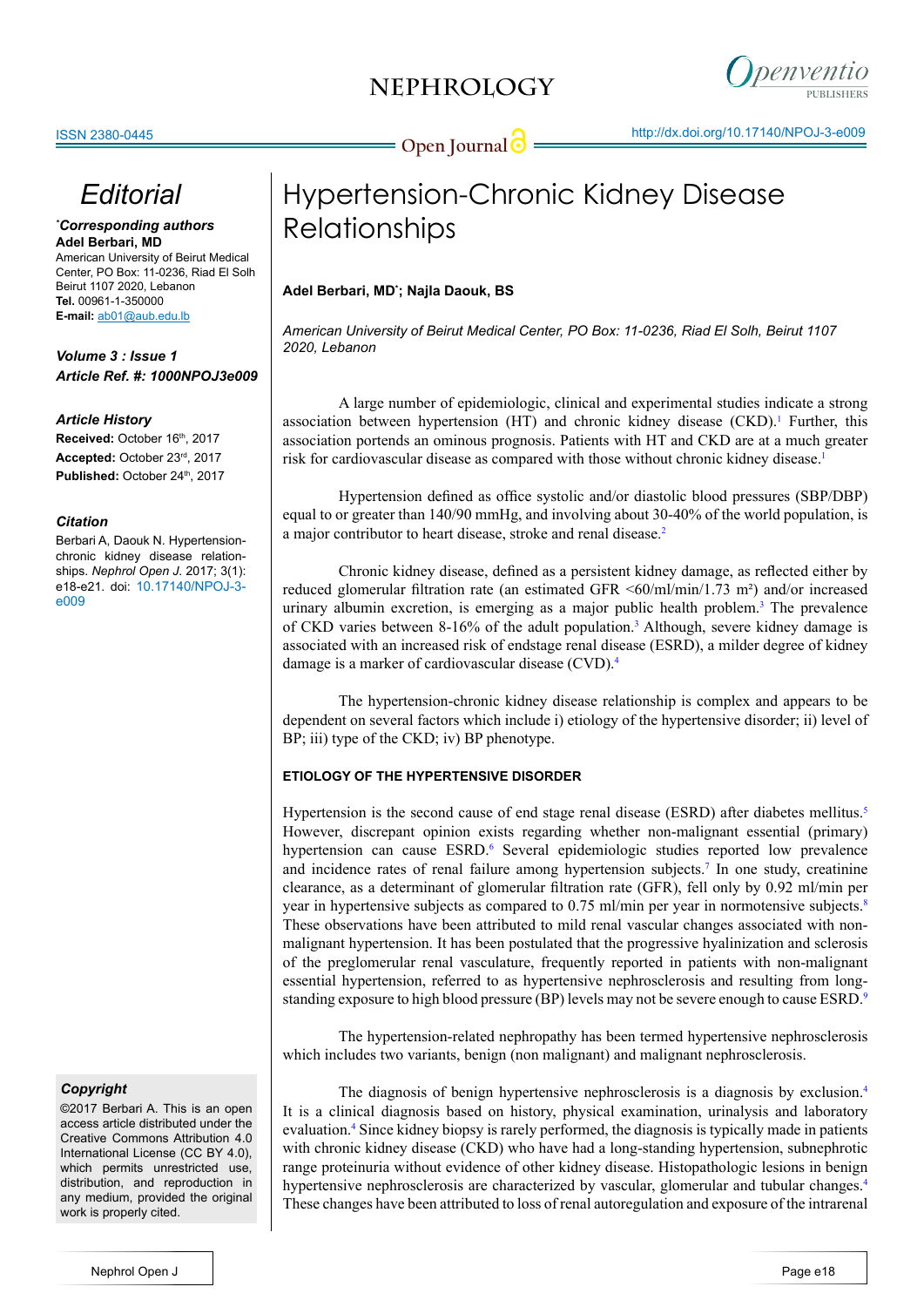# **NEPHROLOGY**

**Open Journal**



vasculature to long-standing elevated BP levels.[4](#page-2-3)

### **LEVEL OF BLOOD PRESSURE**

Several studies have also reported low incidence rates of ESRD in hypertensive patients with no evidence of underlying primary intrinsic renal disease[.10,11](#page-2-9) In both Multiple Risk Factor Intervention Trial (MRFIT) and Kaiser Permanente of Northern California, two large population studies, the incidence of nephropathy in hypertensive subjects with no evidence of primary renal disease was low at 15.6 and 14.3 cases per 100,000 persons-years respectively.<sup>[10,11](#page-2-9)</sup> Further, in both studies, the risk of ESRD was associated with increasing BP levels throughout the BP readings above the optimal level.<sup>[10,11](#page-2-9)</sup> The higher the BP levels the higher the risk of renal failure. In the Kaiser Permanente study, compared with subjects with a BP <120/80 mmHg, the adjusted relative risks for developing ESRD were 1.62 for BP=120-129/80-84 mmHg, 1.98 for BP=130-139/85-89 mmHg, 2.59 for BP=140-159/90-99 mmHg, 3.86 for BP=160-179/100-109 mmHg, 3.88 for BP=180-209/[11](#page-2-10)0-119 mmHg, and 4.25 for BP  $\geq$ 210/120 mmHg.<sup>11</sup> The systolic BP component appears to be the stronger predictor of  $CKD<sup>10</sup>$  In the MRFIT, a systolic BP higher by 1 standard deviation (SD) was associated with doubling of risk of ESRD.[10](#page-2-9) In contrast, increasing diastolic blood pressure (DBP) levels may act as initiators of CKD when associated with systolic blood pressure (SBP) within the normotensive range.[10](#page-2-9) In the MRFIT, in subjects with stage 1 diastolic hypertension (DBP=90-99 mmHg), the incidence of ESRD rose sharply from 9.8 to 16.4 per 100,000 persons-years across categories of SBP within the normotensive range.[10](#page-2-9)

Other risk factors have been reported to increase the susceptibility to renal failure in benign nephrosclerosis, including Afro-American race, obesity, glucose intolerance, high serum uric acid levels, albuminuria, and genetic factors.[8](#page-2-7)

 Several studies have indicated that genetic factors especially D allele of the ACE gene may be associated with increased susceptibility to CKD and ESRD in patients with primary hypertension.<sup>[12](#page-2-11)</sup>

 In contrast, if the BP becomes markedly elevated and exceeds a certain threshold, malignant hypertension and malignant nephrosclerosis, characterized by disruption of the intrarenal microvascular and glomerular structures, renal functional impairment, proteinuria and hematuria develop.[9](#page-2-8)

## **TYPE OF THE CHRONIC KIDNEY DISEASE (CKD)**

Hypertension is very frequent in patients with CKD with an estimated prevalence of about 60%, reaching about 95% in stages 3-5 CKD.<sup>[8](#page-2-7)</sup> This prevalence rate depends on the type of nephropathy and the degree of renal functional impairment.<sup>[13](#page-3-0)</sup>

 The prevalence of hypertension is highest in renal vascular disease (93%), in established diabetic nephropathy (87%), and in polycystic kidney disease (74%) compared to a lower prevalence in glomerulonephritis and tubular interstitial disease.<sup>[13](#page-3-0)</sup>

The prevalence of hypertension increases with worsening renal function. An inverse relationship between renal functional impairment and prevalence of hypertension has been reported in the Chronic Renal Insufficiency Cohort (CRIC) study.[14](#page-3-1) About 92% of patients with an estimated glomerular filtration rate (eGFR) <30 ml/min/1.73m² were hypertensive while 67% of those with eGFR  $>60$  ml/min/1.73m<sup>2</sup> had elevated BP.<sup>[14](#page-3-1)</sup>

Other factors increase the risk of hypertension in CKD such as urinary albumin excretion, obesity, and race.<sup>15</sup> Pooled data from the National Health and Nutrition Examination Survey (NHANES) III and NHANES 1999-2005 revealed that albuminuria was an independent risk for hypertension in CKD.<sup>[16](#page-3-3)</sup> Urine albumin/creatinine ratio greater than 6.67 mg/g in men and greater than 15.27 mg/g in women was associated with doubling the risk of developing hypertension.<sup>17</sup>

 Obesity is an important risk factor of hypertension in CKD. In the modification of diet in renal disease (MDRD) study, body mass index (BMI) was a strong predictor for hypertension in patients with eGFR= 25-55 ml/min/1.73m².[18](#page-3-5)

The prevalence of hypertension in CKD reveals racial disparities, being higher among non Hispanic blacks than whites or Mexican Americans.<sup>[18](#page-3-5)</sup>

### **BLOOD PRESSURE PHENOTYPE**

Hypertension related nephropathy is dependent, not only on the level of BP, but also on BP patterns[.19,20](#page-3-6) Several recent studies indicate that among the various BP patterns elucidated by ambulatory BP monitoring, masked and nocturnal hypertension are associated with a greater risk of hypertensive nephropathy than diurnal and white-coat hypertension.<sup>19,20</sup> In CKD hypertensive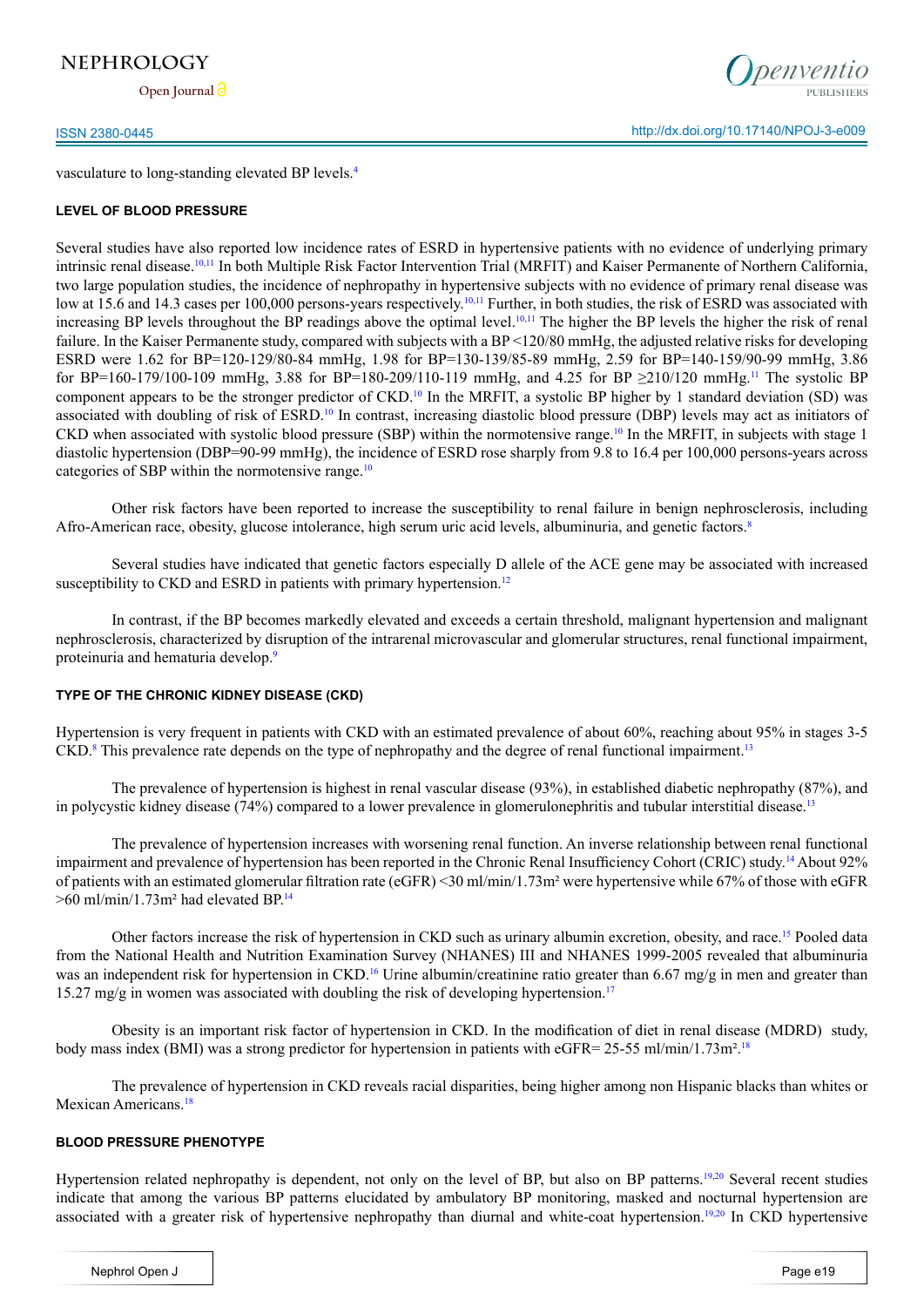# **NEPHROLOGY**

**Open Journal**

patients, non-dipping and reverse dipping patterns were also associated with a greater risk of ESRD.[19](#page-3-6) Further, resistant hypertension is frequently observed in renal patients, at least partly due to inadequate treatment of the elevated BP states.<sup>[21](#page-3-7)</sup>

 In the light of these recent observations, recent guidelines recommend ambulatory BP monitoring in the management of patients with CKD.[19](#page-3-6)

 Inadequate BP control is a major cause for the development and progression to CKD and ESRD.[22](#page-3-8)

 BP control in renal patients requires lifestyle modifications especially strict salt restriction, avoidance of weight gain, treatment of associated comorbid conditions and abnormal metabolic factors, and administration of antihypertensive medications. Combination therapy is usually required[.4](#page-2-3) Inhibitors of the renin-angiotensin system are recommended as primary agents, to reduce both BP and albuminuria.<sup>4,22,23</sup> Changes in serum creatinine and potassium, possible complications of renin-angiotensin blockade should be carefully monitored.<sup>[23](#page-3-9)</sup> Addition of a thiazide diuretic is advisable.<sup>23</sup>

BP goals of <130/80 have been generally recommended in renal patients.<sup>23</sup> Intensive BP reduction may provide protection against progression to renal failure in patients with CKD[.4](#page-2-3)

#### **CONFLICTS OF INTEREST**

The authors declare that they have no conflicts of interest.

#### **REFERENCES**

<span id="page-2-0"></span>1. Ruilope LM, Alcazar JM, Rodicio JL. Renal consequences of arterial hypertension. *J Hypertens*. 1992; 10(Suppl 7): S85-S90.

<span id="page-2-1"></span>2. Ong KL, Cheung BM, Man YB, Lau CP, Lam KSL. Prevalence, awareness, treatment and control of hypertension among United States adults 1999-2004. *Hypertension*. 2007; 49(1): 69-75. doi: [10.1161/01.HYP.0000252676.46043.18](https://doi.org/10.1161/01.HYP.0000252676.46043.18)

<span id="page-2-2"></span>3. Zhang QL, Rothenbacher D. Prevalence of chronic kidney disease in population-based studies: Systematic review. *BMC Public Health*. 2008; 8: 117. doi: [10.1186/1471-2458-8-117](https://doi.org/10.1186/1471-2458-8-117)

<span id="page-2-3"></span>4. Agarwal R. Blood pressure goal in chronic kidney disease: What is the evidence? *Curr Opin Nephrol Hypertens*. 2011; 20(3): 229-232. doi: [10.1097/MNH.0b013e3283454332](http://dx.doi.org/10.1097/MNH.0b013e3283454332)

<span id="page-2-4"></span>5. Saran R, Li Y, Robinson B, et al. US Renal Data System 2014 Annual Data Report: Epidemiology of kidney disease in the United States. *Am J Kidney Dis*. 2015; 66(1 Suppl 1): Svii, S1-305. doi: [10.1053/j.ajkd.2015.05.001](http://dx.doi.org/10.1053/j.ajkd.2015.05.001)

<span id="page-2-5"></span>6. Hsu CY. Does nonmalignant hypertension cause renal insufficiency? Evidence based perspective. *Curr Opin Nephrol Hypertens*. 2002; 11(3): 267-272.

<span id="page-2-6"></span>7. Segura J, Campo C, Garcia-Donaire JA, Ruilope LM. Development of chronic kidney disease in essential hypertension during long-term therapy. *Curr Opin Nephrol Hypertens*. 2004; 13(5): 495-500.

<span id="page-2-7"></span>8. Chanda R, Fenves AZ. Hypertension in patients with chronic kidney disease. *Curr Hypertens Rep*. 2009; 11(5): 329-336. doi: [10.1007/s11906-009-0056-z](https://doi.org/10.1007/s11906-009-0056-z)

<span id="page-2-8"></span>9. Bidani AK, Polichnowski AJ, Loutzenhiser R, Griffin KA. Renal microvascular dysfunction, hypertension and CKD progression. *Curr Opin Nephrol Hypertens*. 2013; 22(1): 1-9. doi: [10.1097/MNH.0b013e32835b36c1](http://dx.doi.org/10.1097/MNH.0b013e32835b36c1)

<span id="page-2-9"></span>10. Klag MJ, Whelton PK, Randall BL, et al. Blood pressure and end-stage renal disease in men. *N Engl J Med*. 1996; 334(1): 13-18. doi: [10.1056/NEJM199601043340103](http://dx.doi.org/10.1056/NEJM199601043340103)

<span id="page-2-10"></span>11. Hsu CY, McCulloch CE, Darbinian J, Go AS, Iribarren C. Elevated blood pressure and risk of end-stage renal disease in subjects without baseline kidney disease. *Arch Intern Med*. 2005; 165(8): 923-928. doi: [10.1001/archinte.165.8.923](https://jamanetwork.com/journals/jamainternalmedicine/fullarticle/486523)

<span id="page-2-11"></span>12. Mallamaci F, Zuccala A, Zoccali C, et al. The deletion polymorphism of the angiotensin-converting enzyme is associated with nephroangiosclerosis. *Am J Hypertens*. 2000; 13(4): 433-437. doi: [10.1016/S0895-7061\(99\)00195-8](https://doi.org/10.1016/S0895-7061%2899%2900195-8)